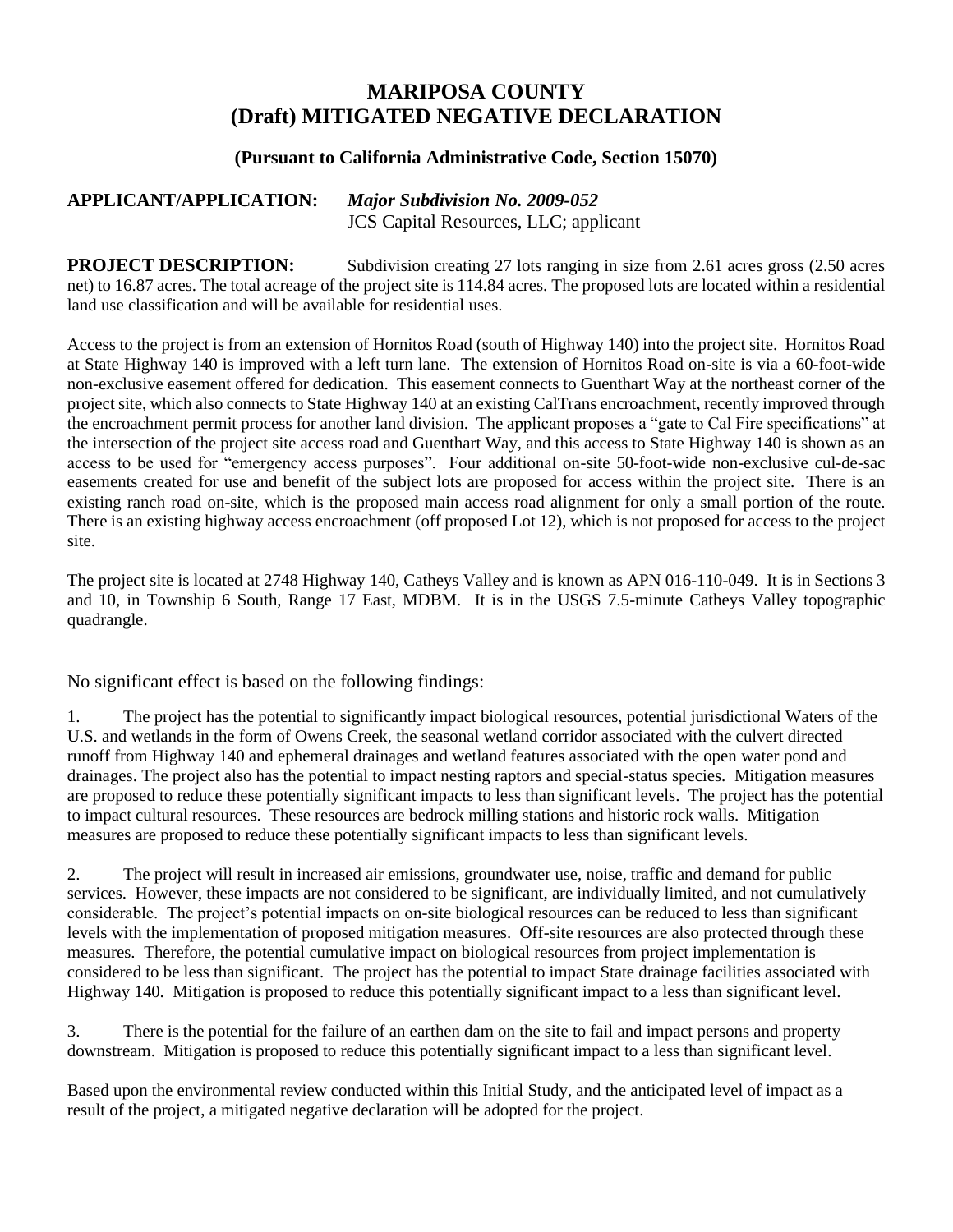No significant effect is based on review procedures of the following County Departments or Divisions:



Building Division  $\boxtimes$  County Health Department Planning Commission  $\boxtimes$  Public Works Department

Other: Mariposa County Unified School District, CAL FIRE, Sierra Telephone, Mariposa County Fire Department, Mariposa County Assessor, California Department of Fish and Wildlife, Southern Sierra Miwok Nation, Mariposa County Agricultural Commissioner, Mariposa County Resource Conservation District, Sheriff's Department, John C. Fremont Hospital, and Pacific Gas & Electric.

No significant effect is based on additional conditions as follows:

DRAFT

Initial Study was prepared by Alvaro Arias, Deputy Director, and is on file at Mariposa County Planning Department, 5100 Bullion Street, Mariposa, California 95338

\_\_\_\_\_\_\_\_\_\_\_\_\_\_\_\_\_\_\_\_\_\_\_\_\_\_\_\_\_\_\_\_\_\_\_\_\_\_\_\_ \_\_\_\_\_\_\_\_\_\_\_\_\_\_\_\_\_\_\_\_\_

Sarah Williams, Director Date Mariposa Planning